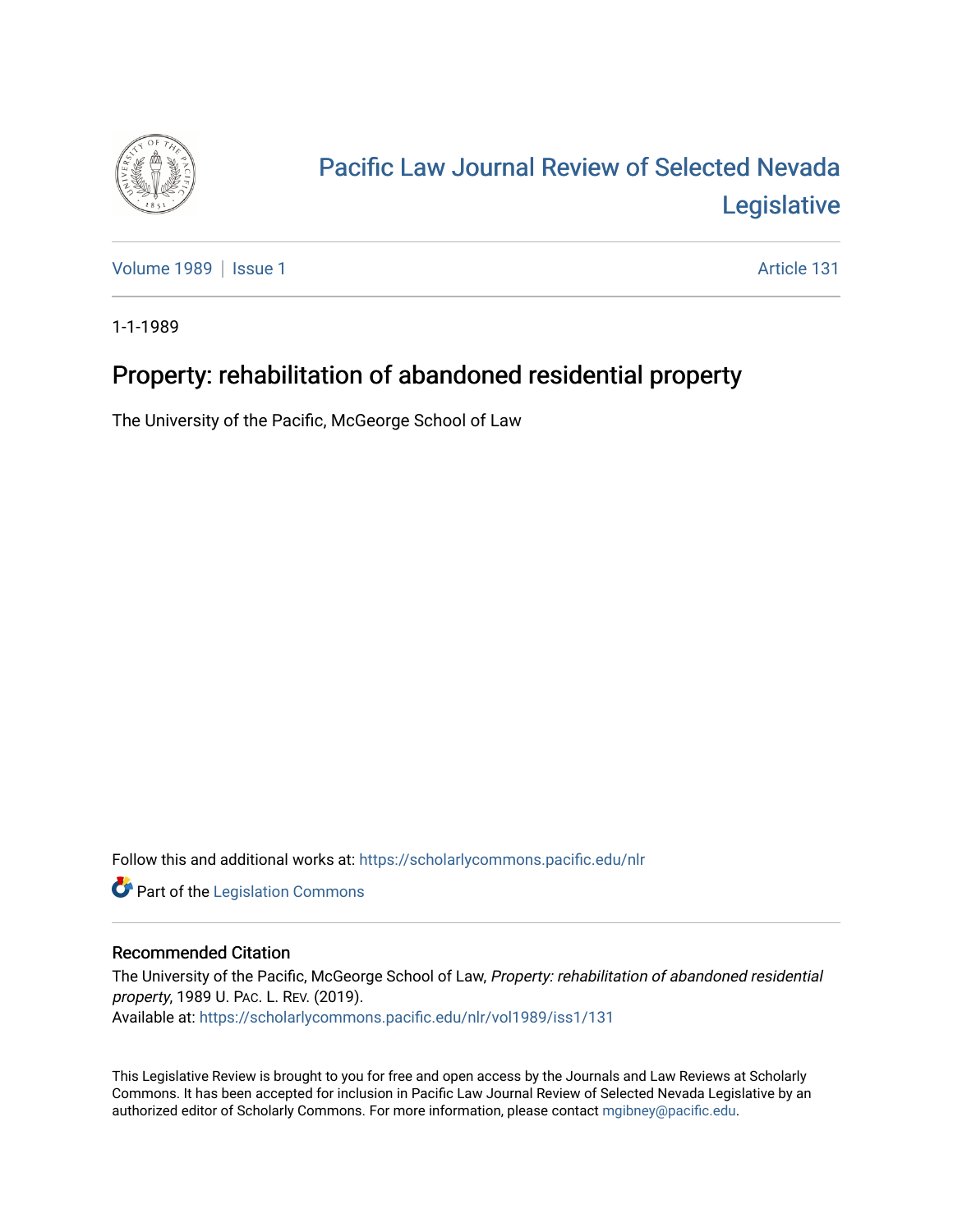#### **Property; recovery of costs for removal of debris**

NEV. REV. STAT. § 244. (new); § 444.630 (amended). AB 209 (Committee on Commerce); 1989 STAT. Ch. 217

Chapter 217 authorizes counties to use any reasonable means to recover the costs<sup>1</sup> for removing refuse or debris,<sup>2</sup> or for repairing or demolishing a dangerous structure.<sup>3</sup> Chapter 217 specifically allows counties to place liens on the property from which the debris or structure is removed.<sup>4</sup>

Existing law makes it a crime to deposit garbage<sup>5</sup> on public property, or on private property where the public is allowed.<sup>6</sup>

Chapter 217 creates a reasonable inference that the owner of the garbage was the person who deposited it.<sup>7</sup>

*TFT* 

1. See 1989 Nev. Stat. ch. 217, sec. 1, at 484 (enacting NEv. REv. STAT. § 244.-) (costs include the labor and materials used for the removal or repair).

2. Debris includes weeds and noxious plants, but does not include hazardous waste. *Id.*  See NEv. REv. STAT. § 459.430 (1987) (definition of hazardous waste).

3. 1989 Nev. Stat. ch. 217, sec. 1, at 484 (enacting NEv. REv. STAT. § 244.-). The Board of County Commissioners may, by ordinance, adopt any reasonable means to recover money. *ld.* 

4. *ld.* (counties may put a lien on the property on which the debris or dangerous structure is located in order to recover the costs for removal, repair, or demolition). The lien is valid only if a statement of the amount owing is filed with the county recorder along with a description of the property, and notice of the lien is mailed, by certified or registered mail, to the last known owner of the property. Id.

5. See NEv. REv. STAT. § 444.630 1 (1987) (definition of garbage).

6. *ld.* § 444.630 2 (a person who dumps or deposits garbage, or causes garbage to be dumped or deposited, is guilty of a misdemeanor).

7. 1989 Nev. Stat. ch. 217, sec. 2, at 484 (amending NEv. REv. STAT. § 444.630). Ownership of garbage does not transfer from the original owner until it is received by a person authorized to dispose of solid waste, or until deposited in a garbage dump site. *Id.* 

### **Property: rehabilitation of abandoned residential property**

NEV. REV. STAT. § -·-(new); § 361.603 (amended). AB 218 (Regan); 1989 STAT. Ch. 82

Chapter 82 authorizes the governing body of a county or city to establish a program for the rehabilitation<sup>1</sup> of abandoned residential

<sup>1.</sup> See 1989 Nev. Stat. ch. 82, sec. 3, at 189 (enacting NEV. REV. STAT. § \_\_\_.\_) (definition of rehabilitation).